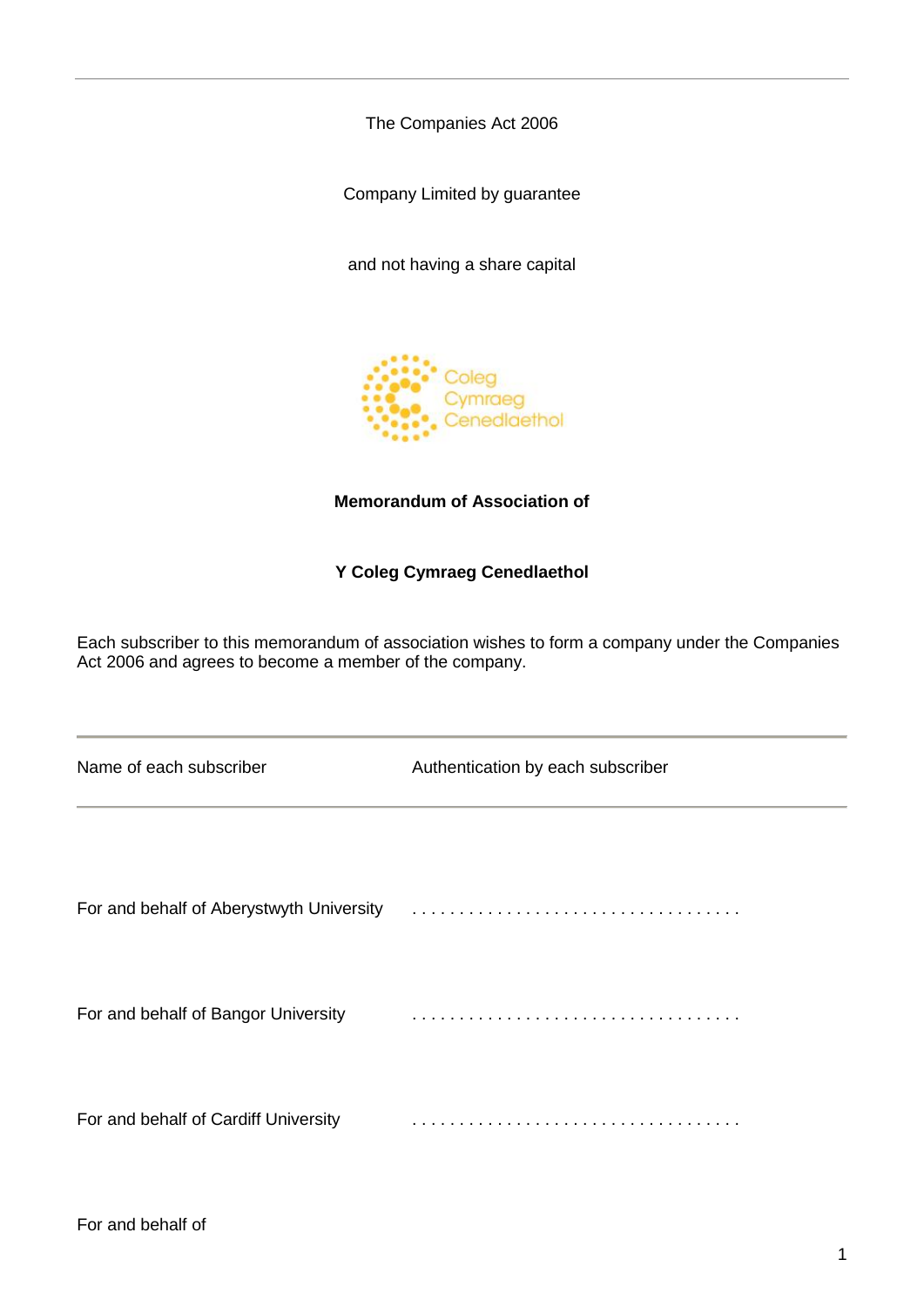| The University of Glamorgan            |  |
|----------------------------------------|--|
|                                        |  |
| For and behalf of                      |  |
| Swansea Metropolitan University        |  |
| For and behalf of Swansea University   |  |
| For and behalf of University of Wales  |  |
| For and behalf of                      |  |
| University of Wales Institute, Cardiff |  |
| For and behalf of                      |  |
| University of Wales, Newport           |  |
| For and behalf of                      |  |
| University of Wales Trinity St David   |  |
| For and behalf of The Open University  |  |
|                                        |  |

| $D - 1$ |  |
|---------|--|
|---------|--|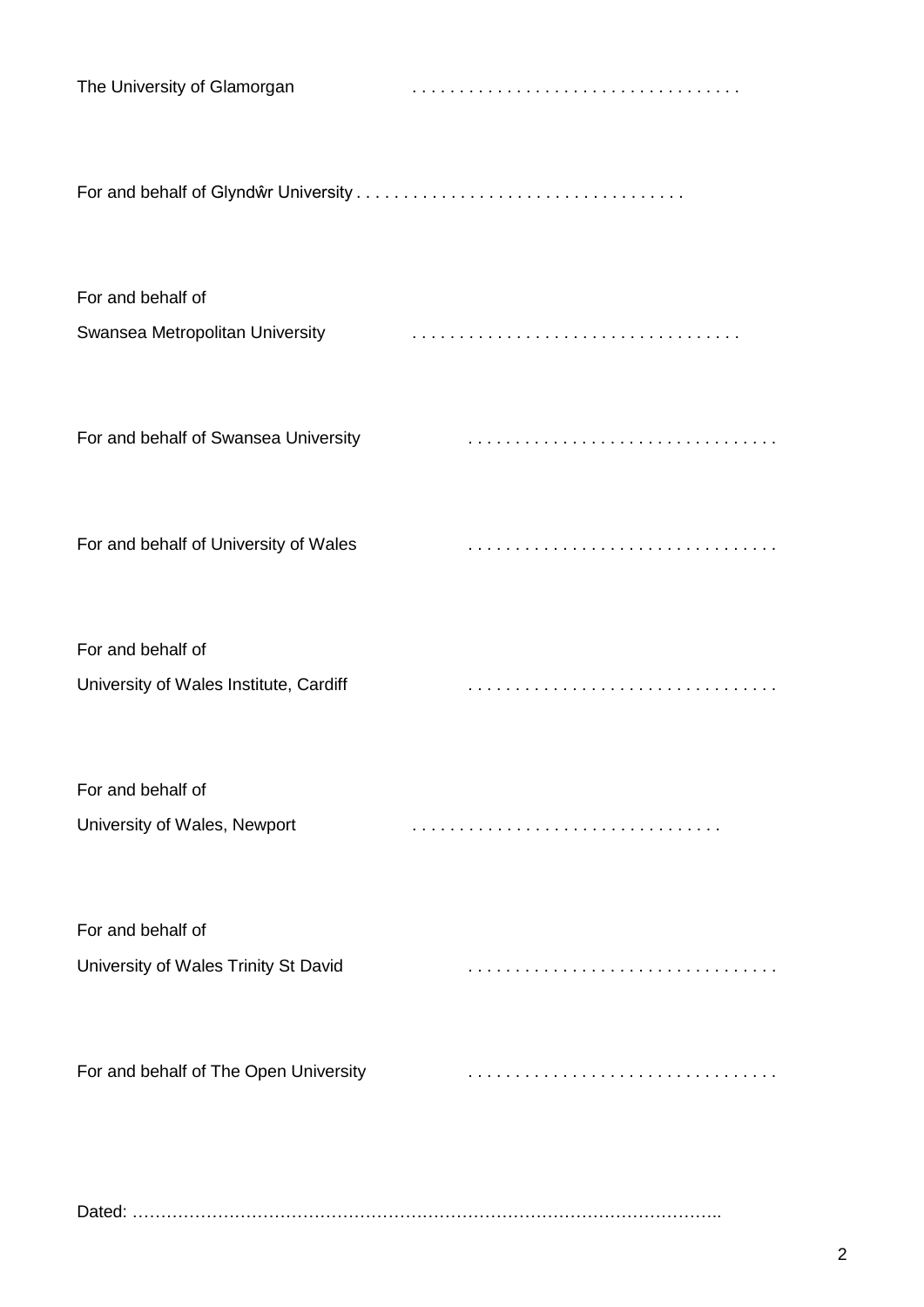# **Articles of Association of Y Coleg Cymraeg Cenedlaethol**

# 1 **The company's name is Y Coleg Cymraeg Cenedlaethol**

(and in this document it is called "the Coleg").

# **Interpretation**

2 In the Articles:

"Address" means a postal address or, for the purposes of electronic communication, a fax number, an e-mail or postal address or a telephone number for receiving text messages in each case registered with the Coleg;

"the Articles" means the Coleg's articles of association as provided for in this document and as amended from time to time:

"Authorised Representative" means a person appointed to be the representative of a member pursuant to Article 23;

"Board" means the board of Directors of the Coleg from time to time;

"Chair" means the chair of the Board from time to time

"Clear Days" in relation to the period of a notice means a period excluding:

- the day when the notice is given or deemed to be given; and
- the day for which it is given or on which it is to take effect;

"the Coleg" means the company intended to be regulated by the Articles;

"the Commission" means the Charity Commission for England and Wales;

"Companies Acts" means the Companies Acts (as defined in section 2 of the Companies Act 2006) insofar as they apply to the Coleg;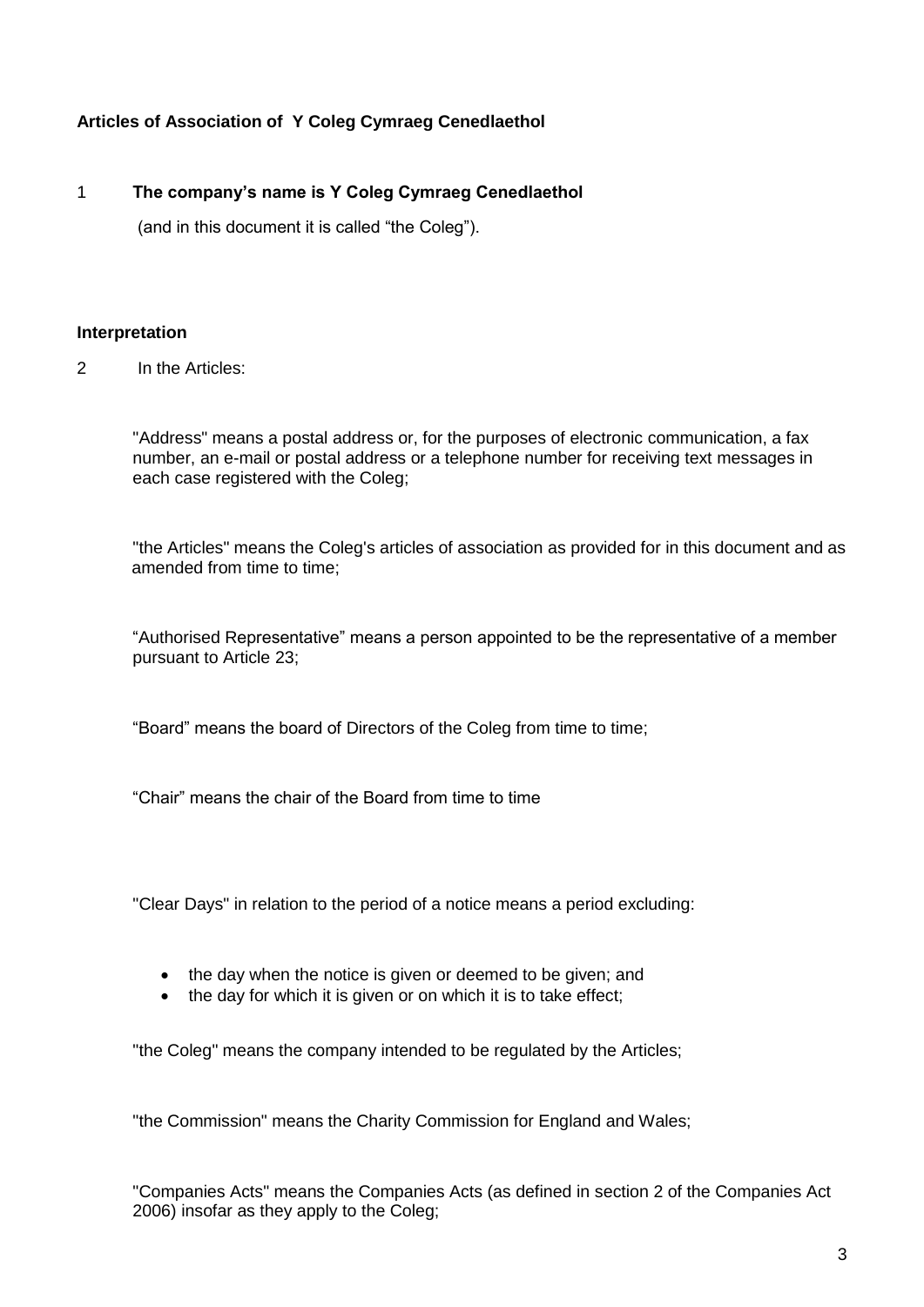"the Directors" means the directors of the Coleg. The Directors are charity trustees as defined by section 97 of the Charities Act 1993;

"Document" includes, unless otherwise specified, any document sent or supplied in Electronic Form;

"Electronic Form" has the meaning given in section 1168 of the Companies Act 2006;

"Members" means the current subscribers to the Coleg;

"Objects" means the objects of the Coleg as set out in Articles 4;

"Officers" includes the Directors and the Secretary (if any);

"the Seal" means the common seal of the Coleg if it has one;

"Secretary" means any person appointed to perform the duties of the secretary of the Coleg; and

words importing one gender shall include all genders, and the singular includes the plural and vice versa.

Unless the context otherwise requires, words or expressions contained in these Articles bear the same meaning as in the Companies Act 2006 as in force on the date when these Articles become binding on the Coleg.

Apart from the exception mentioned in the previous paragraph a reference to an Act of Parliament or other enactment includes any modification or re-enactment of it for the time being in force.

## **Liability of Members**

- 3 The liability of each Member is limited to £10, being the amount that each Member undertakes to contribute to the assets of the Coleg in the event of its being wound up while he or she is a Member or within one year after he or she ceases to be a Member, for:
	- (a) payment of the Coleg's debts and liabilities contracted before he or she ceases to be a Member,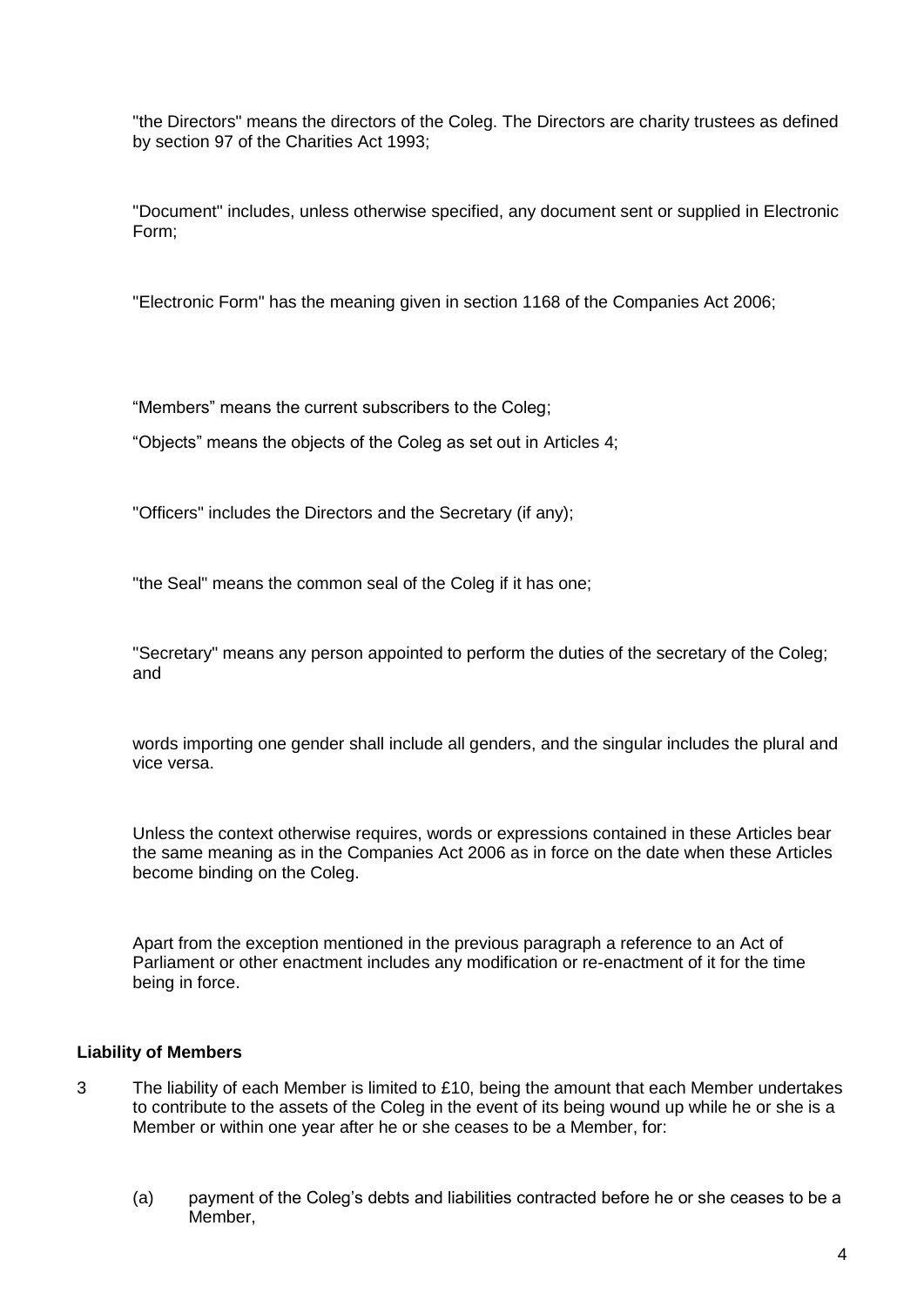- (b) payment of the costs, charges and expenses of winding up, and
- (c) adjustment of the rights of the contributories among themselves.

# **Objects**

4 The object of the Coleg shall be, for the benefit of the public, to advance learning and knowledge

by:

- (a) promoting, maintaining, developing and planning Welsh medium and Welsh language provision and related activities in higher education, further education and continuing education in Wales, working with and through higher education institutions, further education institutions, schools and partner organisations in Wales; and
- (b) promoting, maintaining, developing and planning learning, acquiring, enhancing and improving the Welsh language communication skills of people generally, working with appropriate institutions in Wales or elsewhere.

# **Powers**

- 5 The Coleg has power to do anything which is calculated to further its Object(s) or is conducive or incidental to doing so. In particular, the Coleg has power:
	- (1) to raise funds. In doing so, the Coleg must comply with any relevant statutory regulations;
	- (2) to buy, take on lease or in exchange, hire or otherwise acquire any property and to maintain and equip it for use;
	- (3) to sell, lease or otherwise dispose of all or any part of the property belonging to the Coleg. In exercising this power, the Coleg must comply as appropriate with sections 36 and 37 of the Charities Act 1993, as amended by the Charities Act 2006;
	- (4) to borrow money and to charge the whole or any part of the property belonging to the Coleg as security for repayment of the money borrowed or as security for a grant or the discharge of an obligation. The Coleg must comply as appropriate with sections 38 and 39 of the Charities Act 1993, as amended by the Charities Act 2006, if it wishes to mortgage land;
	- (5) to co-operate with other charities, voluntary bodies and statutory authorities and to exchange information and advice with them;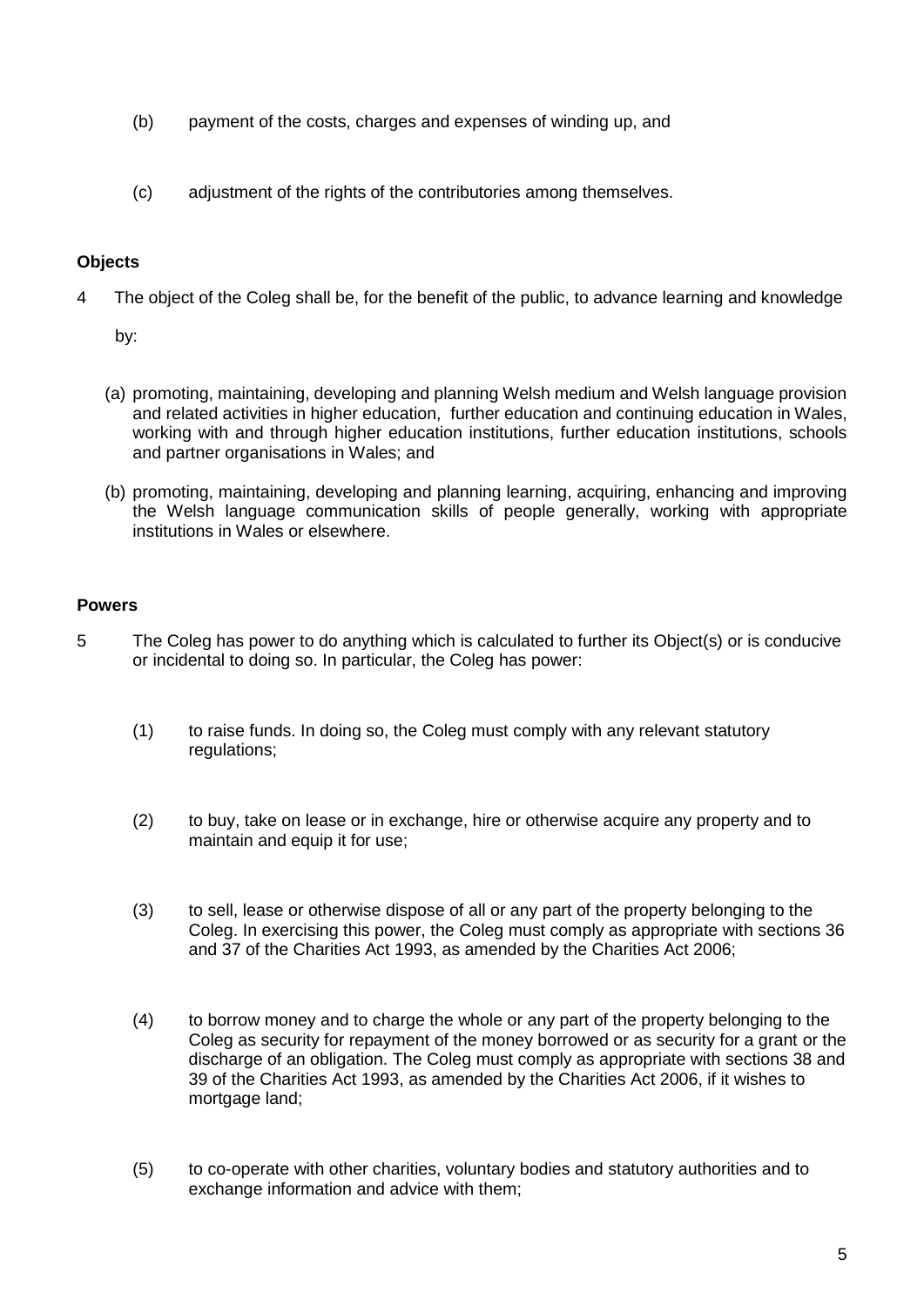- (6) to establish or support any charitable trusts, associations or institutions formed for any of the charitable purposes included in the Objects;
- (7) to acquire, merge with or to enter into any partnership or joint venture arrangement with any other charity;
- (8) to set aside income as a reserve against future expenditure but only in accordance with a written policy about reserves;
- (9) to employ and remunerate such staff as are necessary for carrying out the work of the Coleg. The Coleg may employ or remunerate a Director only to the extent it is permitted to do so by article 6 and provided it complies with the conditions in that article;
- (10) to:
	- (a) deposit or invest funds;
	- (b) employ a professional fund-manager; and
	- (c) arrange for the investments or other property of the Coleg to be held in the name of a nominee;

in the same manner and subject to the same conditions as the trustees of a trust are permitted to do by the Trustee Act 2000;

- (11) to provide indemnity insurance for the Directors in accordance with, and subject to the conditions in, section 73F of the Charities Act 1993;
- (12) to pay out of the funds of the Coleg the costs of forming and registering the Coleg both as a company and as a charity;
- (13) to make payments to, to supply services to or to confer other benefits on persons (including any of the Members) engaged in (1) arranging, providing or receiving higher education, further education and continuous education in Welsh or through the medium of Welsh or (2) undertaking activities appurtenant to the arrangement or provision of higher education, further education and continuous education in Welsh or through the medium of Welsh or (3) promoting, maintaining, developing and supervising the teaching, procurement, and improvement of the Welsh language communication skills of the general public.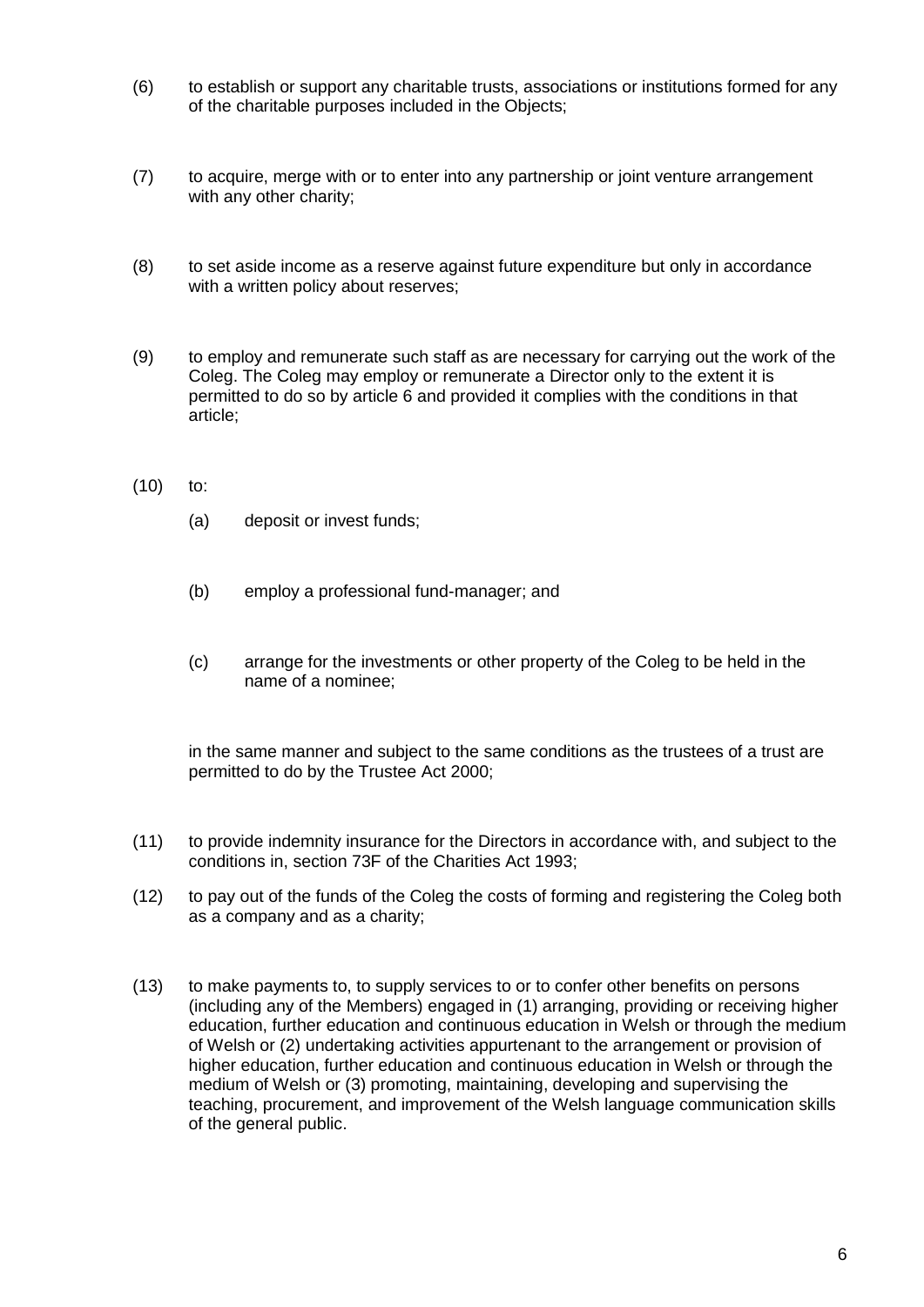# **Application of income and property**

- 6 (1) The income and property of the Coleg shall be applied solely towards the promotion of the Objects.
	- (2) (a) A Director is entitled to be reimbursed from the property of the Coleg or may payout of such property reasonable expenses properly incurred by him or her when acting on behalf of the Coleg.
		- (b) A Director may benefit from trustee indemnity insurance cover purchased at the Coleg's expense in accordance with, and subject to the conditions in, section 73F of the Charities Act 1993**.**
		- (c) A Director may receive an indemnity from the Coleg in the circumstances specified in article 49.
	- (3) None of the income or property of the Coleg may be paid or transferred directly or indirectly by way of dividend bonus or otherwise by way of profit to any Member of the Coleg. This does not prevent a Member or Director receiving:
		- (a) a benefit from the Coleg in the capacity of a beneficiary of the Coleg (whether pursuant to Article 5(13) or otherwise;
		- (b) reasonable and proper remuneration for any goods or services supplied to the Coleg pursuant to clause 5(9) or otherwise, other than for service as a trustee.

## **Members**

- 7 (1) The Coleg must allow a body or society to be a Member if:
	- (a) the body or society is involved or interested in Welsh education (or represents those who are involved or interested in it); and
	- (b) the body or society applies to the Coleg to be a Member in accordance with any process specified by the Board; and
	- (c) the Board approves the application.
	- (2) The Board may, at its absolute discretion, accept or reject any membership application and does not have to give reasons for its decision.
	- (3) Membership is not transferable.
	- (4) The Board must keep a register of names and Addresses of the Members.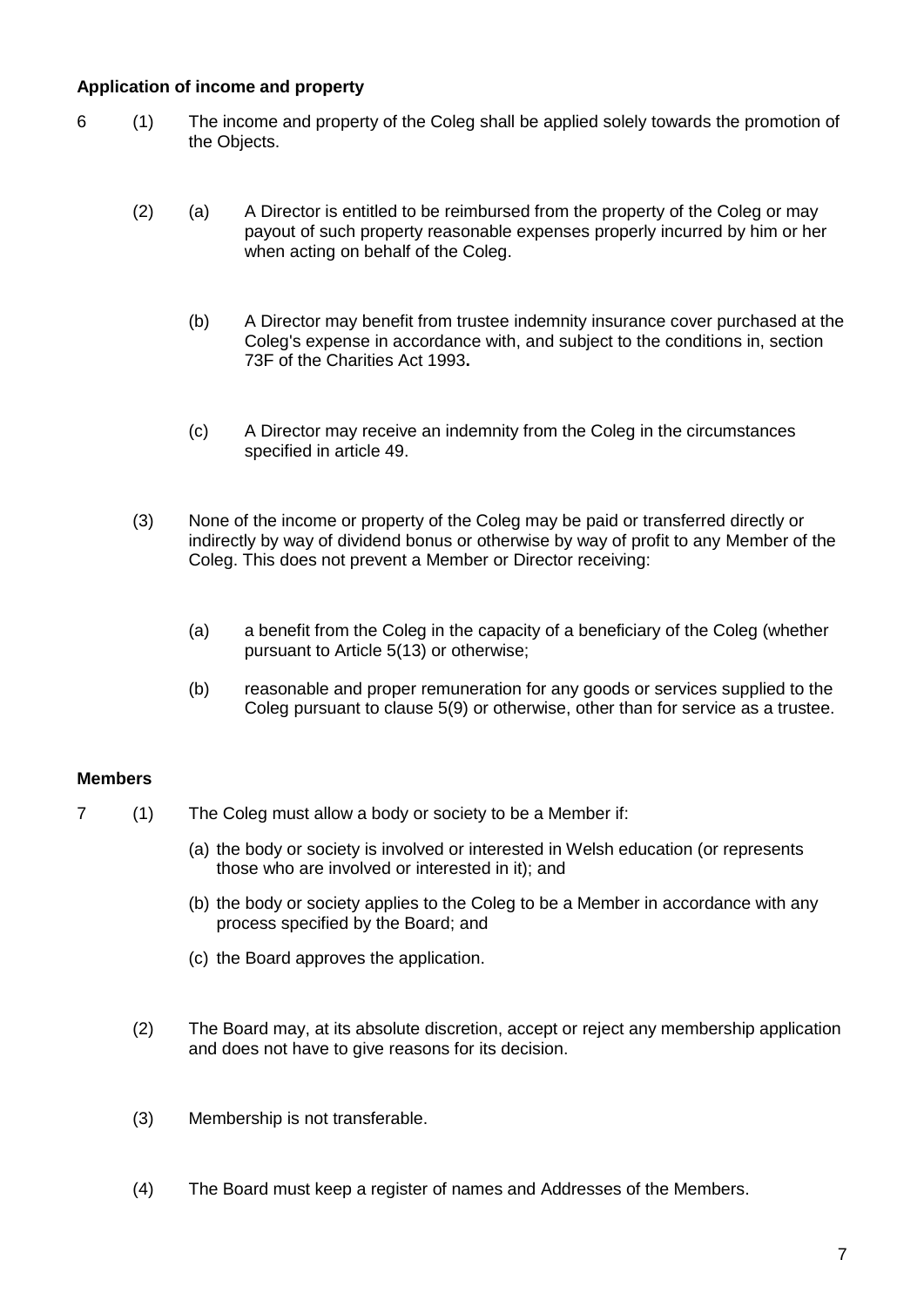(5) In exercising their rights as Members, all Members must act in good faith in the best interests of the Coleg and to further the Objects.

## **Termination of Membership**

- 8 Membership is terminated if:
	- (1) the Member dies or, if it is an association, body or institution ceases to exist or ceases to have the legal capacity to be a Member;
	- (2) the Member withdraws his or her Membership by written notice to the Coleg unless, after the resignation, there would be less than one Member;

#### **General meetings**

- 9 An annual general meeting must be held each year and not more than fifteen months may elapse between successive annual general meetings.
- 10 The Board may call a general meeting at any time.

#### **Notice of general meetings**

- 11 (1) The minimum periods of notice required to hold a general meeting of the Coleg are:
	- (a) twenty-one Clear Days for an annual general meeting or a general meeting called for the passing of a special resolution;
	- (b) fourteen Clear Days for all other general meetings.
	- (2) A general meeting may be called by shorter notice if it is so agreed by a majority in number of Members having a right to attend and vote at the meeting, being a majority who together hold not less than 90 percent of the total voting rights.
	- (3) The notice must specify the date time and place of the meeting and the general nature of the business to be transacted. If the meeting is to be an annual general meeting, the notice must say so. The notice must also contain a statement setting out the right of Members to appoint a proxy under section 324 of the Companies Act 2006 and article 18.
	- (4) The notice must be given to all the Members and to the Directors and auditors.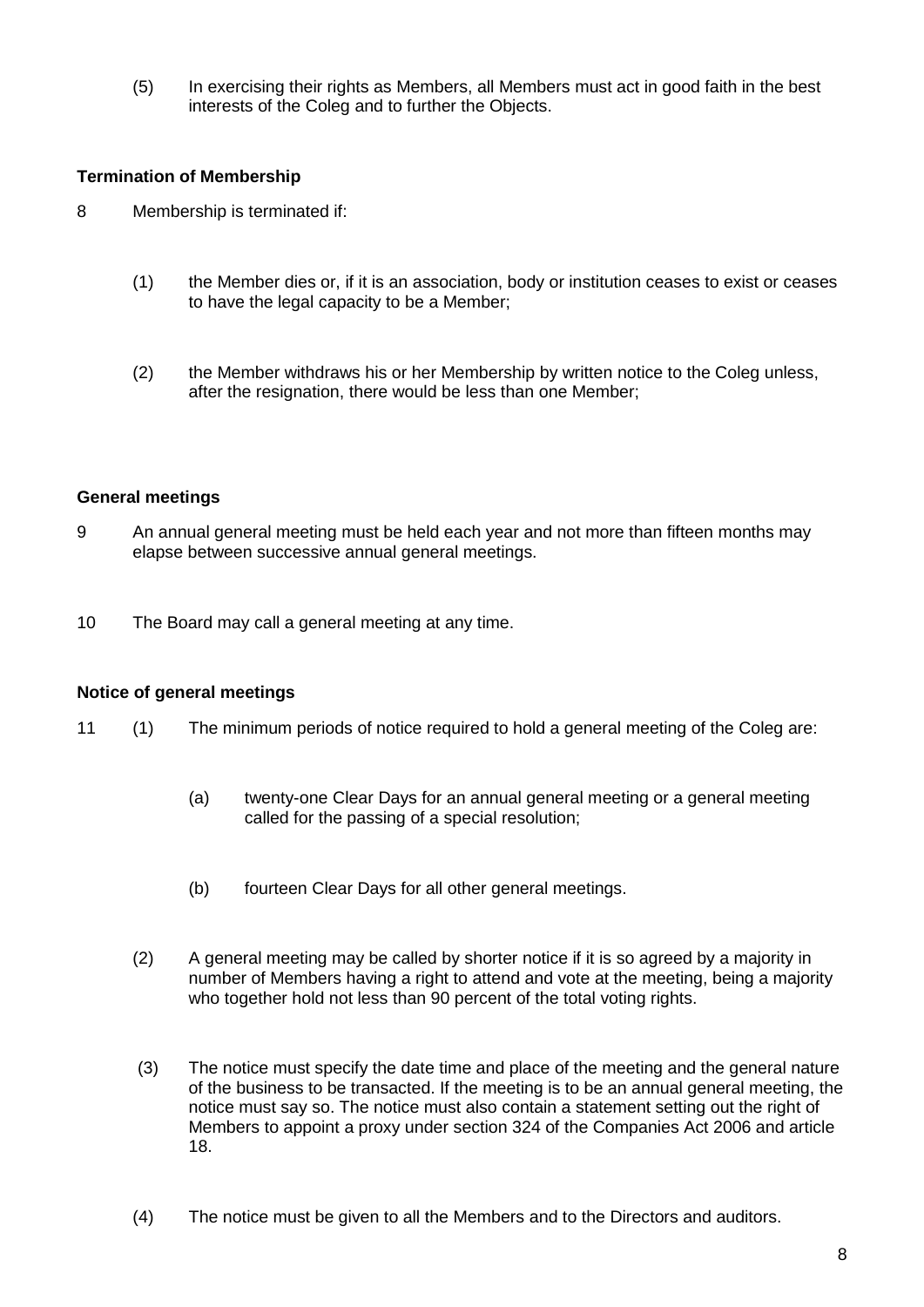12 The proceedings at a meeting shall not be invalidated because a person who was entitled to receive notice of the meeting did not receive it because of an accidental omission by the Coleg.

## **Proceedings at general meetings**

- 13 (1) Members shall attend general meetings by way of their Authorised Representatives. A Member or its Authorized Representative may appoint a proxy. The Chair may also appoint one of the independent Directors as his or her proxy if he or she is unable to attend the general meeting.
	- (2) No business shall be transacted at any general meeting unless a quorum is present.
	- (3) A quorum is 10% of Authorised Representatives in addition to the Chair of the Directors or his or her proxy.
- 14 (1) If:
	- (a) a quorum is not present within half an hour from the time appointed for the meeting; or
	- (b) during a meeting a quorum ceases to be present;

the meeting shall be adjourned to such time and place as the Directors shall determine.

- (2) The Directors must reconvene the meeting and must give at least seven Clear Days' notice of the reconvened meeting stating the date, time and place of the meeting.
- (3) If no quorum is present at the reconvened meeting within fifteen minutes of the time specified for the start of the meeting the Members present in person or by proxy at that time shall constitute the quorum for that meeting.
- 15 (1) General meetings shall be chaired by the person who has been appointed to chair meetings of the Directors or that person's proxy.
	- (2) If there is no such person or he or she is not present within fifteen minutes of the time appointed for the meeting a Director nominated by the Directors shall chair the meeting.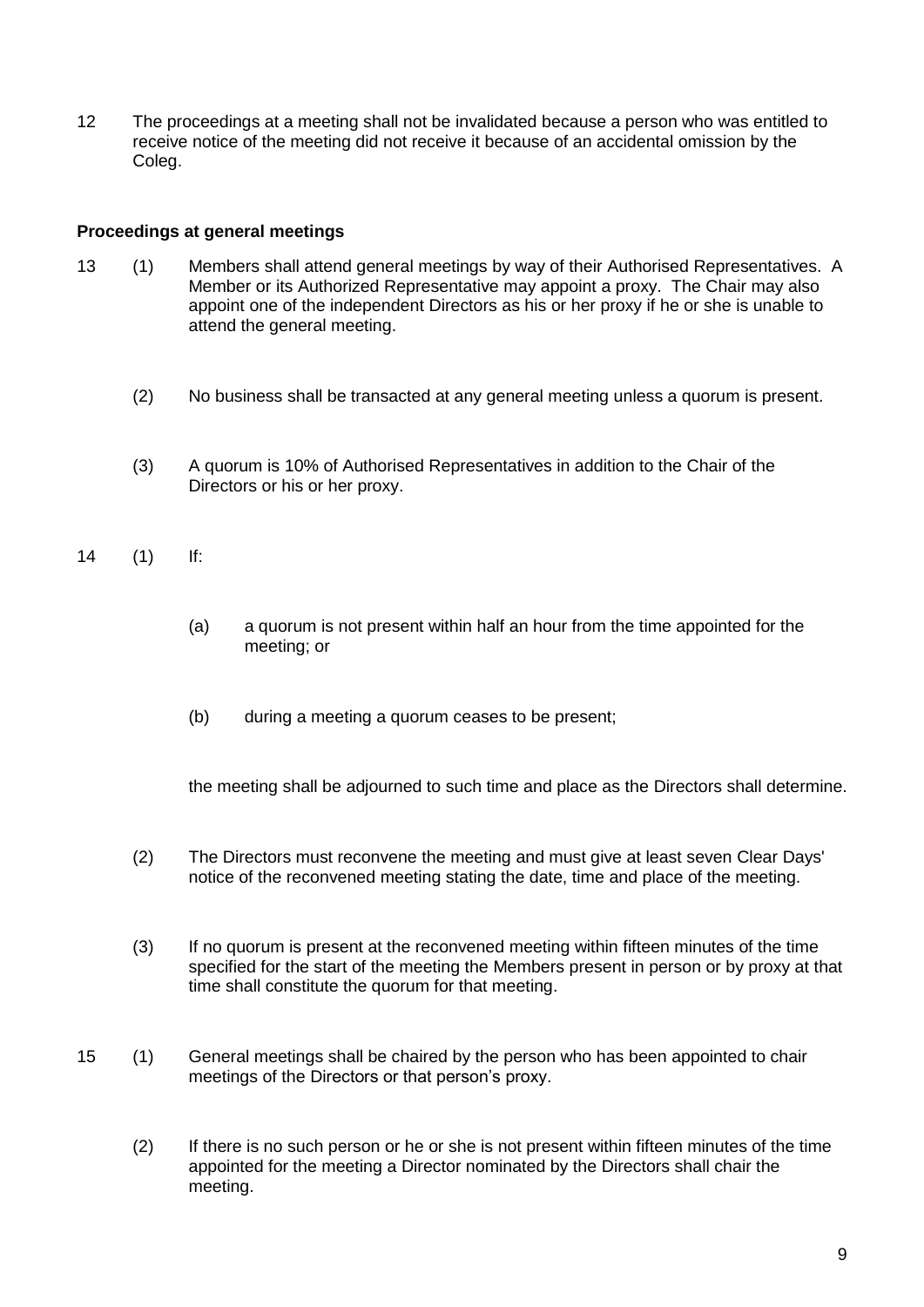- (3) If there is only one Director present and willing to act, he or she shall chair the meeting.
- (4) If no Director is present and willing to chair the meeting within fifteen minutes after the time appointed for holding it, the Members present in person or by proxy and entitled to vote must choose one of their number to chair the meeting.
- 16 (1) The Members present in person or by proxy at a meeting may resolve by ordinary resolution that the meeting shall be adjourned.
	- (2) The person who is chairing the meeting must decide the date, time and place at which the meeting is to be reconvened unless those details are specified in the resolution.
	- (3) No business shall be conducted at a reconvened meeting unless it could properly have been conducted at the meeting had the adjournment not taken place.
	- (4) If a meeting is adjourned by a resolution of the Members for more than seven days, at least seven Clear Days' notice shall be given of the reconvened meeting stating the date, time and place of the meeting.
- 17 (1) Any vote at a meeting shall be decided by a show of hands unless before, or on the declaration of the result of, the show of hands a poll is demanded:
	- (a) by the person chairing the meeting; or
	- (b) by at least two Members present in person or by proxy and having the right to vote at the meeting; or
	- (c) by a Member or Members present in person or by proxy representing not less than one-tenth of the total voting rights of all the Members having the right to vote at the meeting.
	- (2) (a) The declaration by the person who is chairing the meeting of the result of a vote shall be conclusive unless a poll is demanded.
		- (b) The result of the vote must be recorded in the minutes of the Coleg but the number or proportion of votes cast need not be recorded.
	- (3) (a) A demand for a poll may be withdrawn, before the poll is taken, but only with the consent of the person who is chairing the meeting.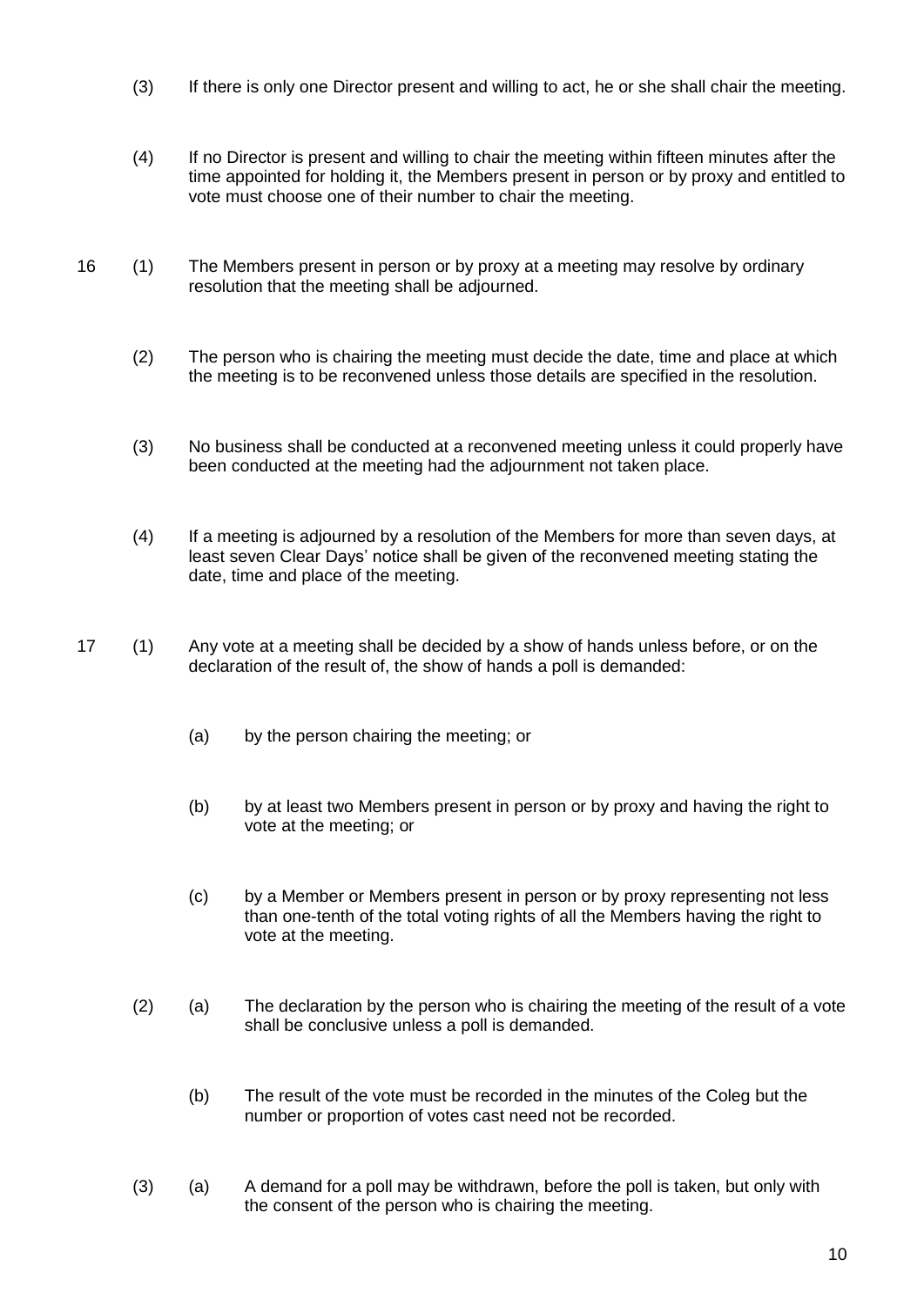- (b) If the demand for a poll is withdrawn the demand shall not invalidate the result of a show of hands declared before the demand was made.
- (4) (a) A poll must be taken as the person who is chairing the meeting directs, who may appoint scrutineers (who need not be Members) and who may fix a time and place for declaring the results of the poll.
	- (b) The result of the poll shall be deemed to be the resolution of the meeting at which the poll is demanded.
- (5) (a) A poll demanded on the election of a person to chair a meeting or on a question of adjournment must be taken immediately.
	- (b) A poll demanded on any other question must be taken either immediately or at such time and place as the person who is chairing the meeting directs.
	- (c) The poll must be taken within thirty days after it has been demanded.
	- (d) If the poll is not taken immediately at least seven Clear Days' notice shall be given specifying the time and place at which the poll is to be taken.
	- (e) If a poll is demanded the meeting may continue to deal with any other business that may be conducted at the meeting.

# **Content of proxy notices**

- 18 (1) Proxies may only validly be appointed by a notice in writing (a "proxy notice") which:
	- (a) states the name and address of the Member (or where relevant its Authorised Representative) appointing the proxy;
	- (b) identifies the person appointed to be that Member's proxy and the general meeting in relation to which that person is appointed;
	- (c) is signed by or on behalf of the Member appointing the proxy, or is authenticated in such manner as the Directors may determine; and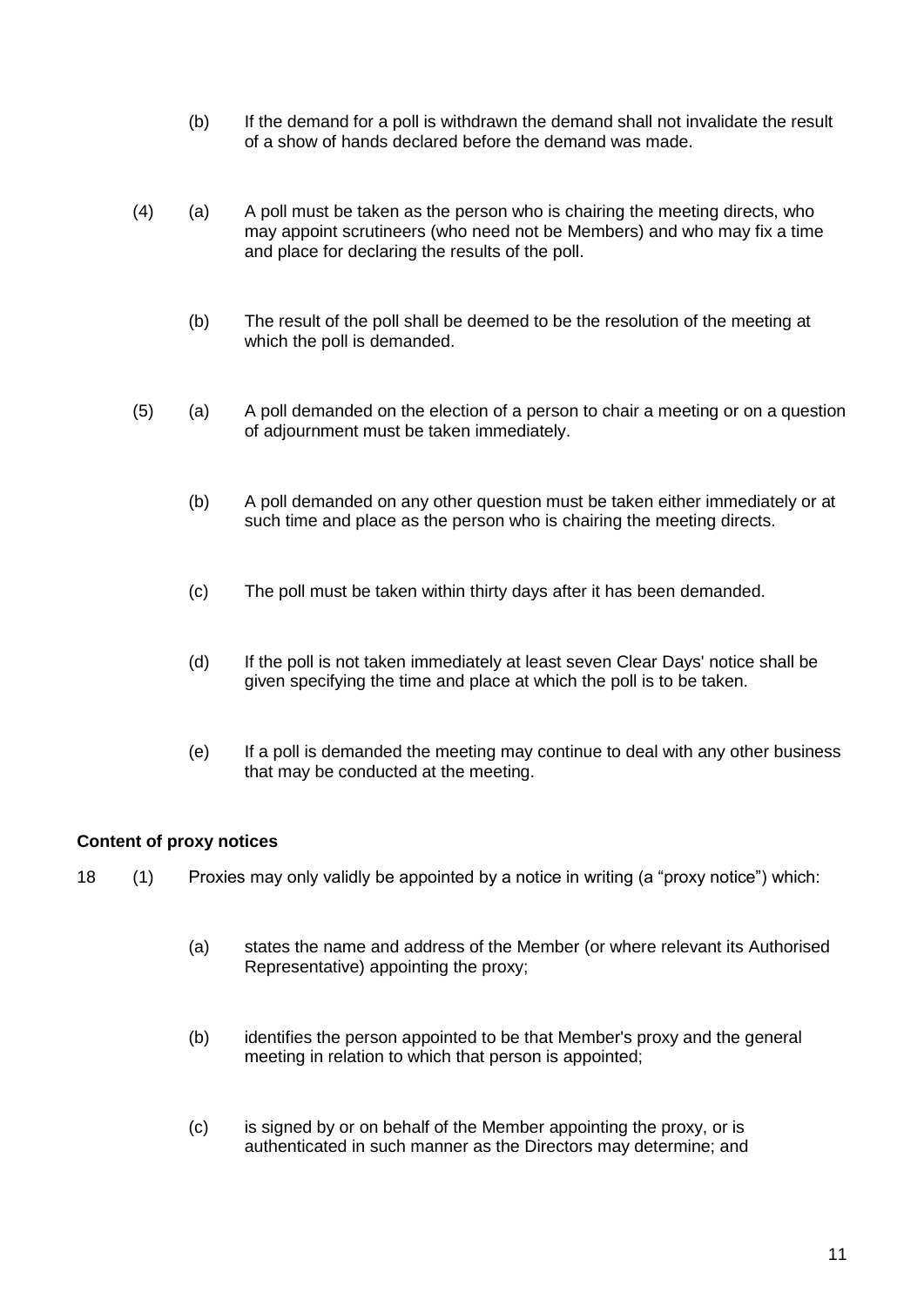- (d) is delivered to the Coleg in accordance with the Articles and any instructions contained in the notice of the general meeting to which they relate.
- (2) The Board may require proxy notices to be delivered in a particular form, and may specify different forms for different purposes.
- (3) Proxy notices may specify how the proxy appointed under them is to vote (or that the proxy is to abstain from voting) on one or more resolutions.
- (4) Unless a proxy notice indicates otherwise, it must be treated as:
	- (a) allowing the person appointed under it as a proxy discretion as to how to vote on any ancillary or procedural resolutions put to the meeting; and
	- (b) appointing that person as a proxy in relation to any adjournment of the general meeting to which it relates as well as the meeting itself.

# **Delivery of proxy notices**

- 19 (1) A person who is entitled to attend, speak or vote (either on a show of hands or on a poll) at a general meeting remains so entitled in respect of that meeting or any adjournment of it, even though a valid proxy notice has been delivered to the Coleg by or on behalf of that person.
	- (2) An appointment under a proxy notice may be revoked by delivering to the Coleg a notice in writing given by or on behalf of the person by whom or on whose behalf the proxy notice was given.
	- (3) A notice revoking a proxy appointment only takes effect if it is delivered before the start of the meeting or adjourned meeting to which it relates.
	- (4) If a proxy notice is not executed by the person appointing the proxy, it must be accompanied by written evidence of the authority of the person who executed it to execute it on the appointor's behalf.

## **Written resolutions**

- 20 (1) A resolution in writing agreed by a simple majority (or in the case of a special resolution by a majority of not less than 75%) of the Members who would have been entitled to vote upon it had it been proposed at a general meeting shall be effective provided that:
	- (a) a copy of the proposed resolution has been sent to every eligible Member;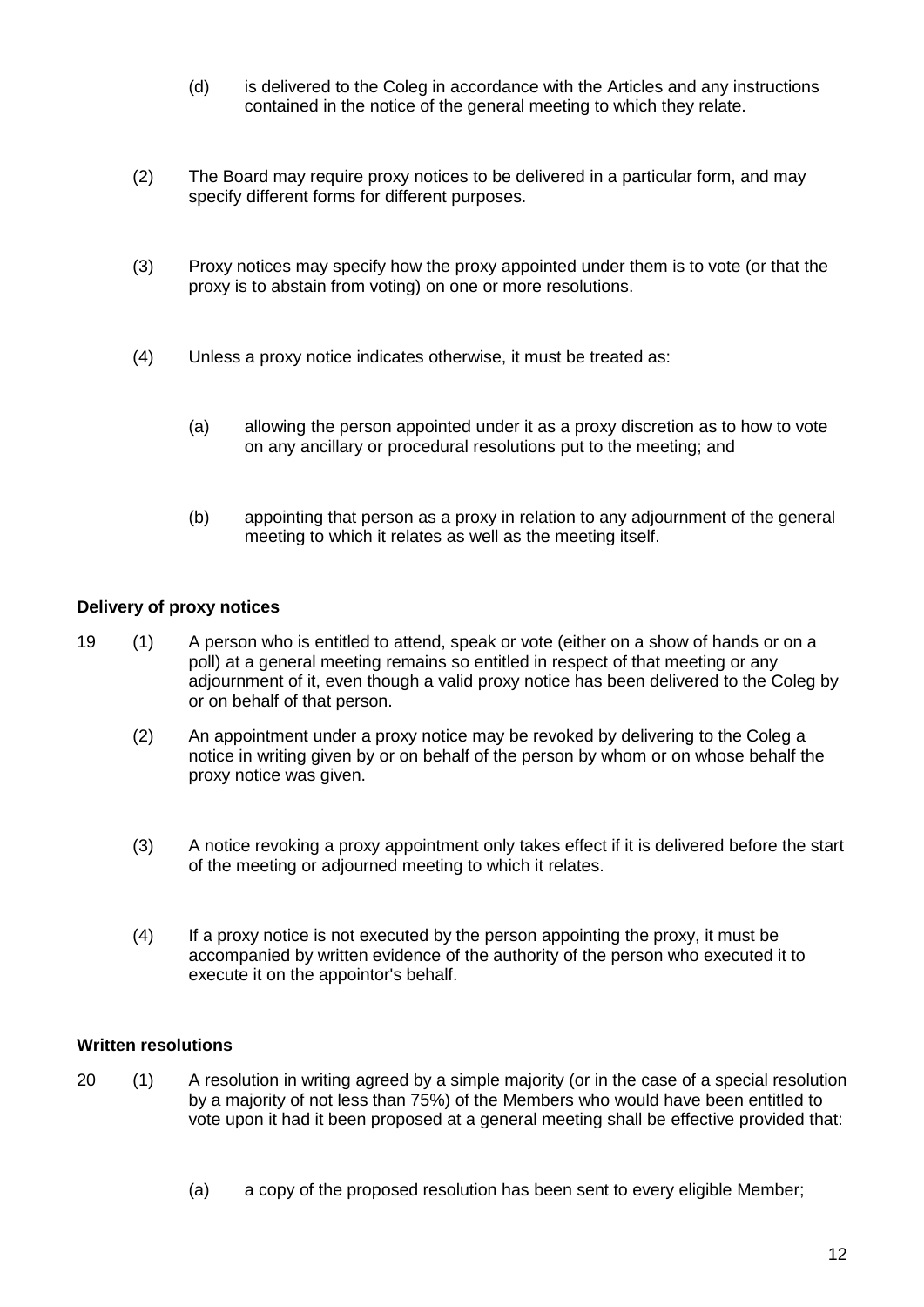- (b) a simple majority (or in the case of a special resolution majority of not less than 75%) of Members has signified its agreement to the resolution; and
- (c) it is contained in an authenticated Document which has been received at the registered office within the period of 28 days beginning with the circulation date.
- (2) A resolution in writing may comprise several copies to which one or more Members have signified their agreement.
- (3) In the case of a Member that is an organisation, its Authorised Representative may signify its agreement.

## **Votes of Members**

- 21 Every Member shall have one vote.
- 22 Any objection to the qualification of any voter must be raised at the meeting at which the vote is tendered and the decision of the person who is chairing the meeting shall be final.
- 23 (1) Every Member of the Coleg must nominate a person to act as its representative at any meeting of the Coleg.
	- (2) The organisation must give written notice to the Coleg of the name of its representative. The Authorised Representative shall not be entitled to represent the organisation at any meeting unless the notice has been received by the Coleg. The Authorised Representative may continue to represent the organisation until written notice to the contrary is received by the Coleg.
	- (3) Any notice given to the Coleg will be conclusive evidence that the Authorised Representative is entitled to represent the organisation or that his or her authority has been revoked. The Coleg shall not be required to consider whether the Authorised Representative has been properly appointed by the organisation.

## **Directors**

- 24 (1) A Director must be a natural person aged 16 years or older.
	- (2) No one may be appointed a Director if he or she would be disqualified from acting under the provisions of article 29.
	- (3) The Directors shall be: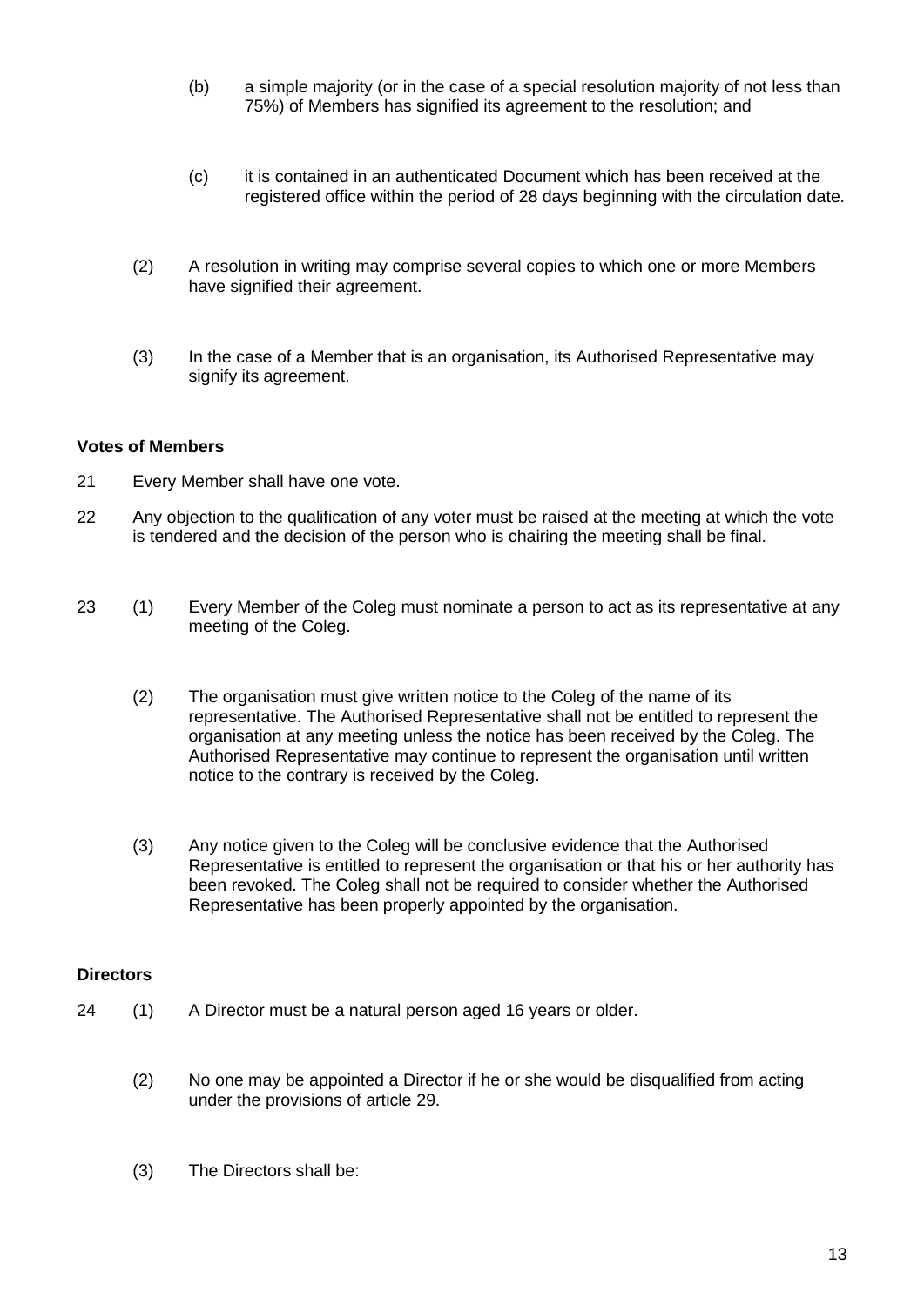(a) an independent chair, who shall be fluent in Welsh and English, and not being an employee of, a student at nor a member of the governing body of any Member. Each subsequent chair shall be appointed through a process decided by the Board.

(b) 12 Directors appointed by the Board in accordance with whichever process the Board deems appropriate from time to time.

25 A Director may not appoint an alternate Director or anyone to act on his or her behalf at a Board meeting.

## **Powers of Directors**

- 26 (1) The Directors shall manage the business of the Coleg and may exercise all the powers of the Coleg unless they are subject to any restrictions imposed by the Companies Acts, the Articles or any special resolution.
	- (2) No alteration of the Articles or any special resolution shall have retrospective effect to invalidate any prior act of the Directors.
	- (3) Any meeting of Directors at which a quorum is present at the time the relevant decision is made may exercise all the powers exercisable by the Directors.

## **Retirement of Directors**

- 27 Each Director, from 3 March 2015, shall serve for a term of four years. Subject thereto, Directors may only serve two consecutive terms of office, except where one of the Directors is appointed to be the chair of the Directors, where he or she shall be entitled to serve two further consecutive three-year terms of office as chair, in addition to those already served without holding that office.
- 28 Any retirement shall take effect upon the conclusion of the relevant meeting.

#### **Disqualification and removal of Directors**

- 290 A Director shall cease to hold office if he or she:
	- (1) ceases to be a director by virtue of any provision in the Companies Acts or is prohibited by law from being a director;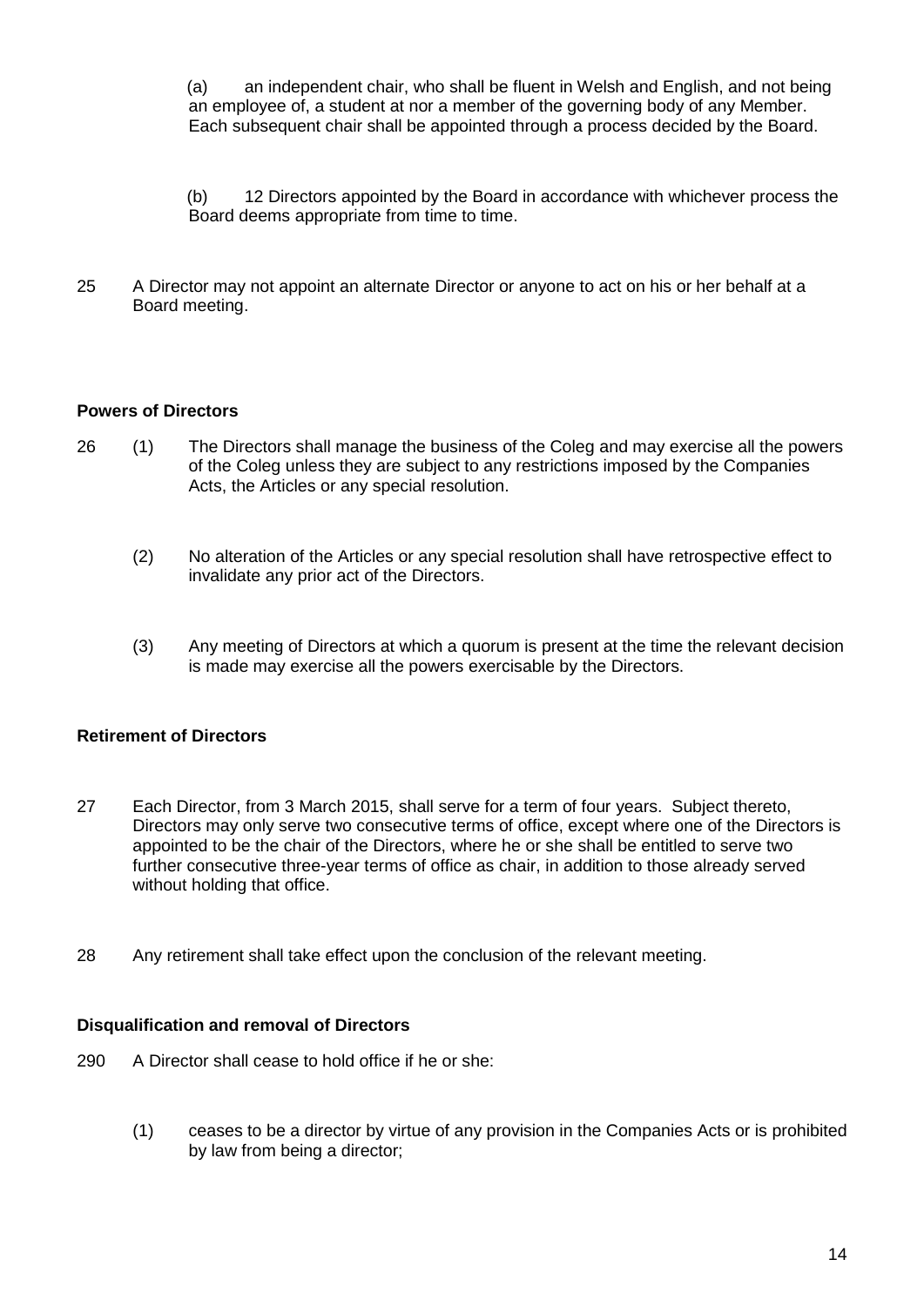- (2) is disqualified from acting as a trustee by virtue of section 72 of the Charities Act 1993 (or any statutory re-enactment or modification of that provision);
- (3) becomes incapable by reason of mental disorder, illness or injury of managing and administering his or her own affairs;
- (4) resigns as a Director by notice to the Coleg (but only if at least two directors will remain in office when the notice of resignation is to take effect); or
- (5) is absent without the permission of the Directors from all their meetings held within a period of nine consecutive months and the Directors resolve that his or her office be vacated.

## **Remuneration of Directors**

30 The Directors must not be paid any remuneration unless it is authorised by article 6.

#### **Proceedings of Directors**

- 31 (1) The Directors may regulate their proceedings as they think fit, subject to the provisions of the Articles.
	- (2) The Directors must call at least three meetings each year.
	- (3) Any three directors may call a meeting of the Directors.
	- (4) The Secretary (if any) must call a meeting of the Directors if requested to do so by a **Director**
	- (5) Questions arising at a meeting shall be decided by a majority of votes.
	- (6) In the case of equality of votes, the person who is chairing the meeting shall have a second or casting vote.
	- (7) A meeting may be held by suitable electronic means agreed by the Directors in which each participant may communicate with all the other participants.
- 32 (1) No decision may be made by a meeting of the Directors unless a quorum is present at the time the decision is purported to be made. 'Present' includes being present by suitable electronic means agreed by the Directors in which a participant or participants may communicate with all the other participants.
	- (2) The quorum shall be six Directors.
	- (3) A Director shall not be counted in the quorum present when any decision is made about a matter upon which that Director is not entitled to vote.
- 33 If the number of Directors is less than the number fixed as a quorum, the continuing Directors or Director may act only for the purpose of filling vacancies or of calling a general meeting.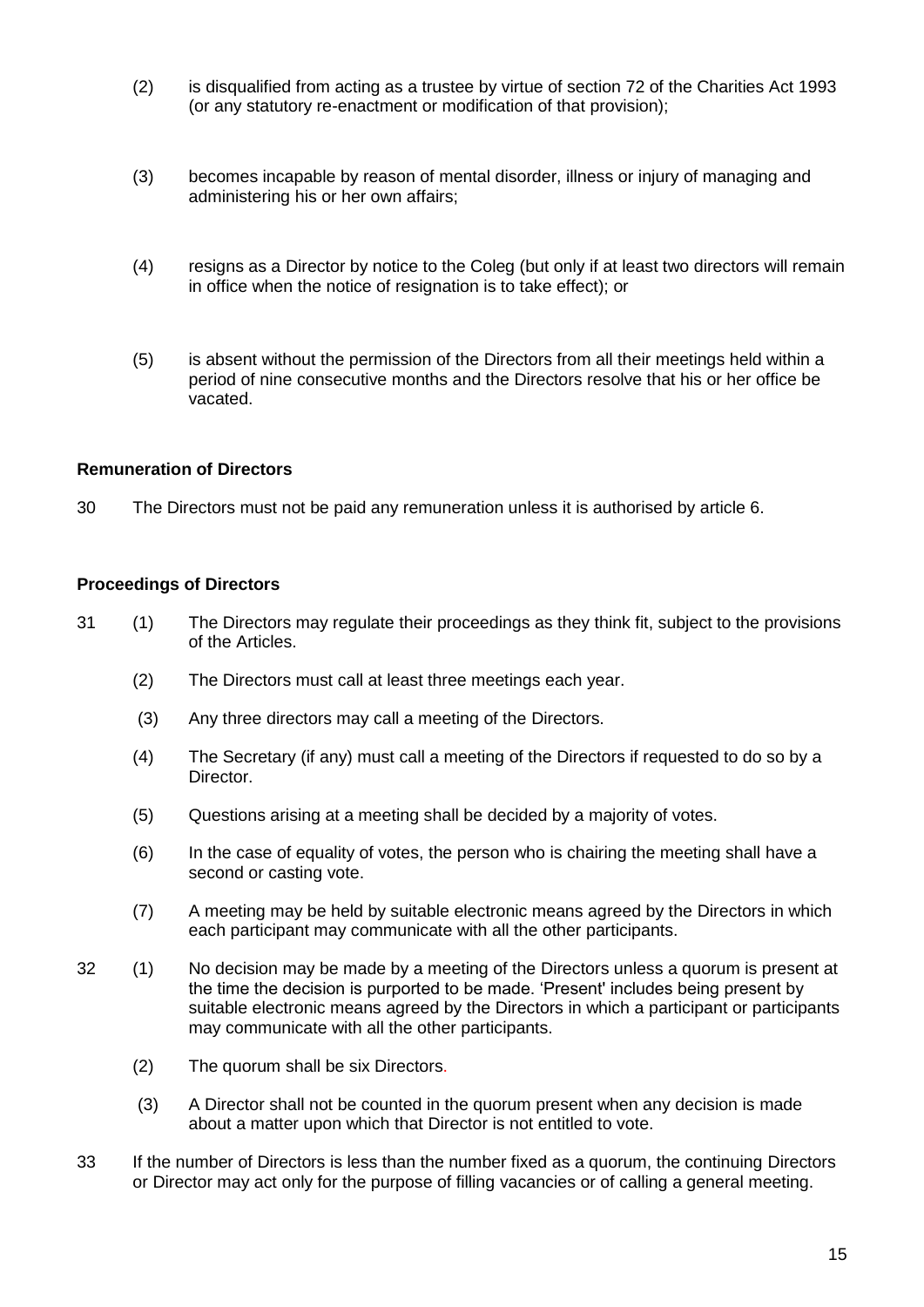- 34 The Chair shall chair a meeting of Directors, and in his or her absence, the Directors present shall appoint a Director to chair the meeting
- 35 (1) A resolution in writing or in Electronic Form agreed by a simple majority of all the Directors entitled to receive notice of a meeting of Directors or of a committee of Directors and to vote upon the resolution shall be as valid and effectual as if it had been passed at a meeting of the Directors or (as the case may be) a committee of Directors duly convened and held provided that:
	- (a) a copy of the resolution is sent or submitted to all the Directors eligible to vote; and
	- (b) a simple majority of Directors has signified its agreement to the resolution in an authenticated Document or Documents which are received at the registered office within the period of 28 days beginning with the circulation date.
	- (2) The resolution in writing may comprise several Documents containing the text of the resolution in like form to each of which one or more Directors has signified their agreement.

# **Delegation**

- 36 (1) The Directors may delegate any of their powers or functions to one of their number or to a committee of two or more directors (which may, where the relevant powers or functions are ones which can validly be delegated by charity trustees, include persons who are not directors) but the terms of any delegation must be recorded in the minute book.
	- (2) The Directors may impose conditions when delegating, including the conditions that:
		- (a) the relevant powers are to be exercised exclusively by the committee to whom they delegate;
		- (b) no expenditure may be incurred on behalf of the Coleg except in accordance with a budget previously agreed with the Directors.
	- (3) The Directors may establish, abolish such other committees, groups, boards and other organs as they consider desirable in order to further the Objects, to advise the Directors or to do such other things as may lawfully be required by the Directors.
	- (4) The Directors may revoke or alter a delegation under article 36(1).
	- (5) The Directors may revoke or alter the terms of reference of any organ established under article 36(3).
	- (6) All acts and proceedings of any committees and of any organ established under article 36(3) must be fully and promptly reported to the Directors.

## **Declaration of Directors' interests**

37 A Director must declare the nature and extent of any personal interest, direct or indirect, which he or she has in a proposed transaction or arrangement with the Coleg or in any transaction or arrangement entered into by the Coleg which has not previously been declared. A Director must absent himself or herself from any discussions of the Directors in which it is possible that a conflict will arise between his or her duty to act solely in the interests of the Coleg and any personal interest (including but not limited to any personal financial interest).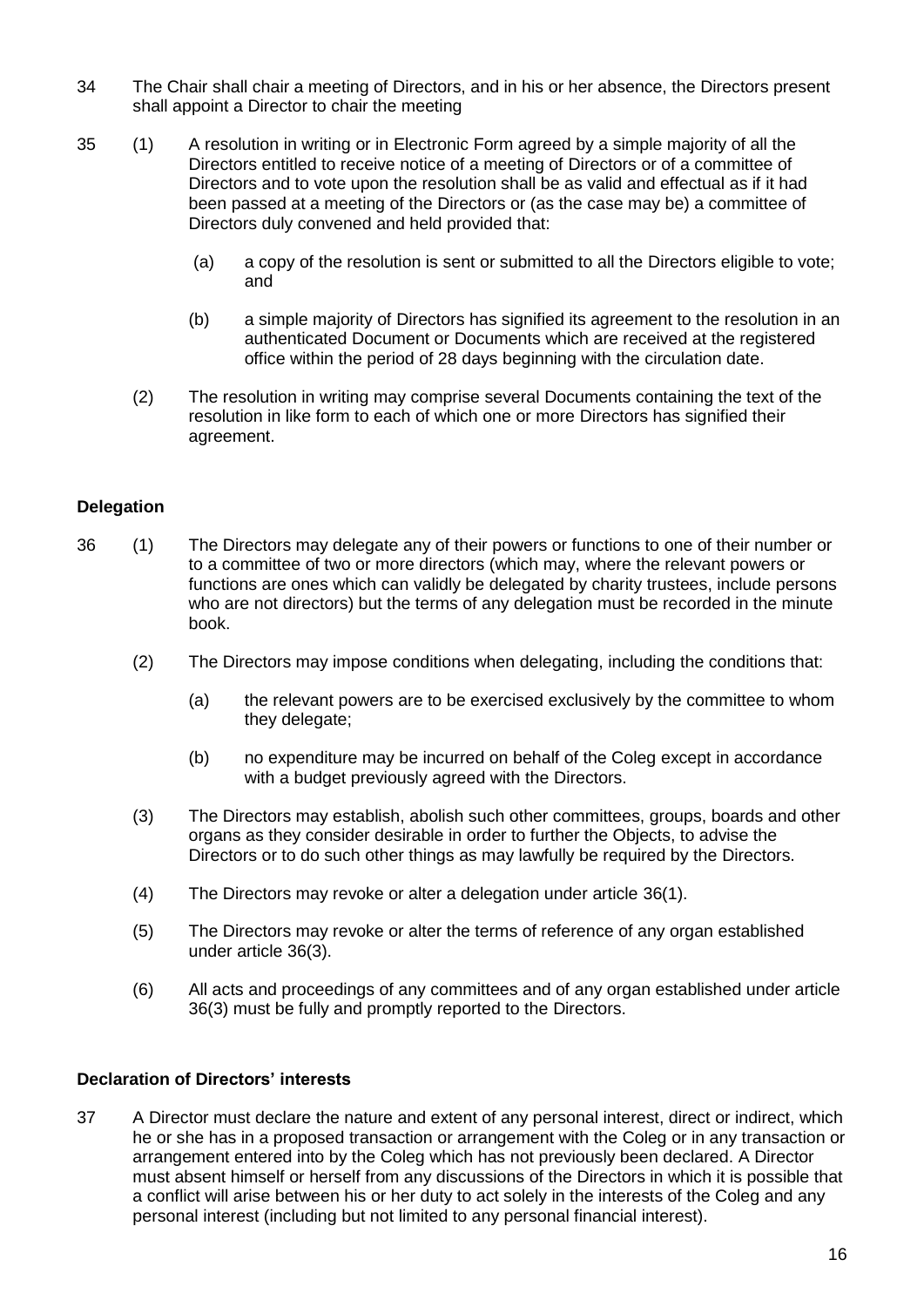#### **Conflicts of interest**

38 The Directors must prepare and keep to rules to ensure that their decisions are not affected inappropriately by a conflict of interests because of a duty of loyalty owed to another organisation or person where the conflict is not authorised by virtue of any other provision in the Articles.

#### **Validity of Directors' decisions**

- 39 (1) Subject to article 39(2), all acts done by a meeting of Directors, or of a committee of Directors, shall be valid notwithstanding the participation in any vote of a Director:
	- (a) who was disqualified from holding office;
	- (b) who had previously retired or who had been obliged by the Articles to vacate office;
	- (c) who was not entitled to vote on the matter, whether by reason of a conflict of interests or otherwise;

if without:

- (d) the vote of that Director; and
- (e) that Director being counted in the quorum;

the decision has been made by a majority of the Directors at a quorate meeting.

(2) Article 39(1) does not permit a director or a connected person to keep any benefit that may be conferred upon him or her by a resolution of the directors or of a committee of directors if, but for article 39(1), the resolution would have been void, or if the director has not complied with article 39.

#### **Seal**

40 If the Coleg has a Seal it must only be used by the authority of the Directors or of a committee of Directors authorised by the Directors, The Directors may determine who shall sign any instrument to which the Seal is affixed and unless otherwise so determined it shall be signed by a Director and by the Secretary (if any) or by a second Director.

#### **Minutes**

- 41 The Directors must keep minutes of all:
	- (1) appointments of Officers made by the Directors;
	- (2) proceedings at meetings of the Coleg;
	- (3) meetings of the Directors and committees of Directors including:
		- (a) the names of the Directors present at the meeting;
		- (b) the decisions made at the meetings; and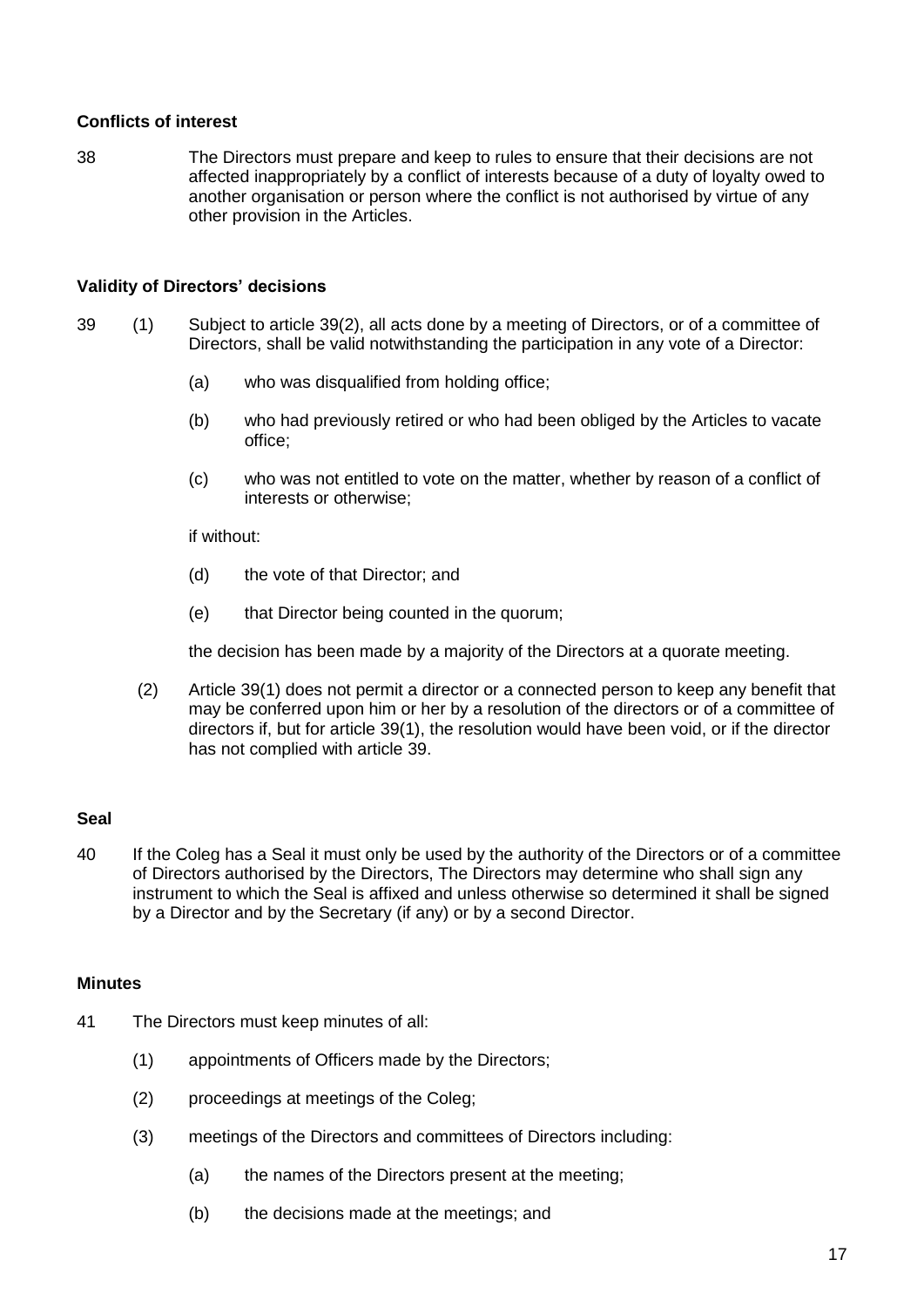(c) where appropriate the reasons for the decisions.

# **Accounts**

- 42 (1) The Directors must prepare for each financial year accounts as required by the Companies Acts. The accounts must be prepared to show a true and fair view and follow accounting standards issued or adopted by the Accounting Standards Board or its successors and adhere to the recommendations of applicable Statements of Recommended Practice.
	- (2) The directors must keep accounting records as required by the Companies Acts.

# **Annual Report and Return and Register of Charities**

- 43 (1) The Directors must comply with the requirements of the Charities Act 1993 with regard to the:
	- (a) transmission of the statements of account to the Coleg;
	- (b) preparation of an Annual Report and its transmission to the Commission and Companies House;
	- (c) preparation of an Annual Return and its transmission to the Commission and Companies House.
	- (2) The Directors must notify the Commission promptly of any changes to the Coleg's entry on the Central Register of Charities. In the same way the Directors must promptly notify Companies House of any changes to the Coleg's record as held by it.

## **Means of communication to be used**

- 44 (1) Subject to the Articles, anything sent or supplied by or to the Coleg under the Articles may be sent or supplied in any way in which the Companies Act 2006 provides for Documents or information which are authorised or required by any provision of that Act to be sent or supplied by or to the Coleg.
	- (2) Subject to the Articles, any notice or Document to be sent or supplied to a Director in connection with the taking of decisions by Directors may also be sent or supplied by the means by which that Director has asked to be sent or supplied with such notices or Documents for the time being.
- 45 Any notice to be given to or by any person pursuant to the Articles:
	- (1) must be in writing; or
	- (2) must be given in Electronic Form.
- 46 (1) The Coleg may give any notice to a Member either:
	- (a) personally; or
	- (b) by sending it by post in a prepaid envelope to the Member's Address; or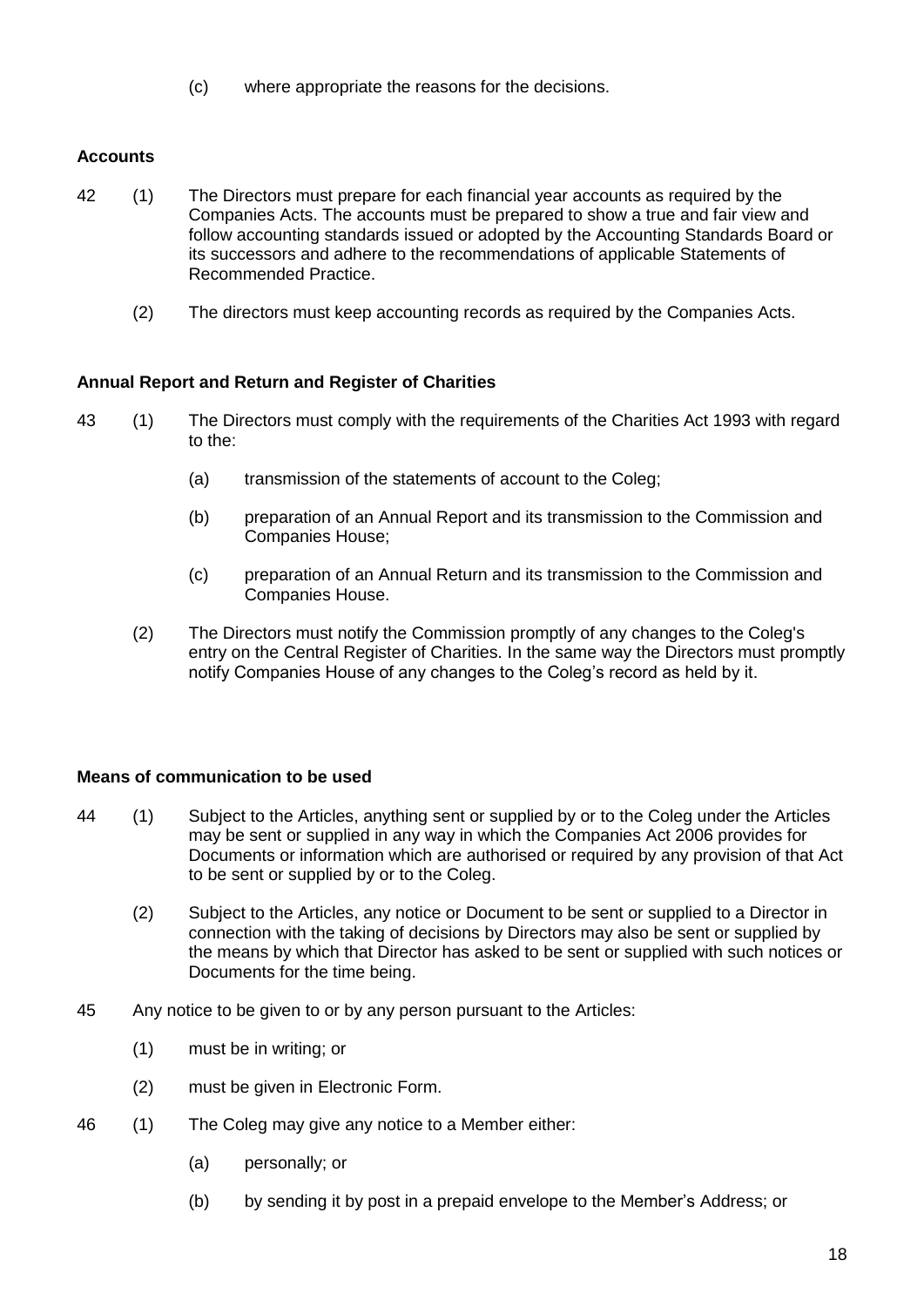- (c) by leaving it at the Address of the Member; or
- (d) by giving it in Electronic Form to the Member's Address.
- (2) A Member who does not register an address with the Coleg or who registers only an Address that is not within Great Britain or Northern Ireland shall not be entitled to receive any notice from the Coleg.
- 47 A Member present in person at any meeting of the Coleg shall be deemed to have received notice of the meeting and of the purposes for which it was called.
- 48 (1) Proof that an envelope containing a notice was properly addressed, prepaid and posted shall be conclusive evidence that the notice was given.
	- (2) Proof that an Electronic Form of notice was given shall be conclusive where the company can demonstrate that it was properly addressed and sent, in accordance with section 1147 of the Companies Act 2006.
	- (3) In accordance with section 1147 of the Companies Act 2006 notice shall be deemed to be given:
		- (a) 48 hours after the envelope containing it was posted; or
		- (b) in the case of an Electronic Form of communication, 48 hours after it was sent.

## **Indemnity**

- 49 (1) The Coleg may indemnify a relevant Director against any liability incurred by him or her or it in that capacity, to the extent permitted by sections 232 to 234 of the Companies Act 2006.
	- (2) In this article a "relevant Director" means any director or former director of the Coleg.

## **Rules**

- 50 (1) The Directors may from time to time make such reasonable and proper rules or bye laws as they may deem necessary or expedient for the proper conduct and management of the Coleg.
	- (2) The Coleg in general meeting has the power to alter, add to or repeal the rules or bye laws.
	- (3) The rules or bye laws shall be binding on all Members of the Coleg. No rule or bye law shall be inconsistent with, or shall affect or repeal anything contained in, the Articles.

## **Dissolution**

- 51 (1) The Members of the Coleg may at any time before, and in expectation of, its dissolution, resolve that any net assets of the Coleg after all its debts and liabilities have been paid, or provision has been made for them, shall on or before the dissolution of the Coleg be applied or transferred in any of the following ways:
	- (a) directly for the Objects; or
	- (b) by transfer to any charity or charities for purposes similar to the Objects; or